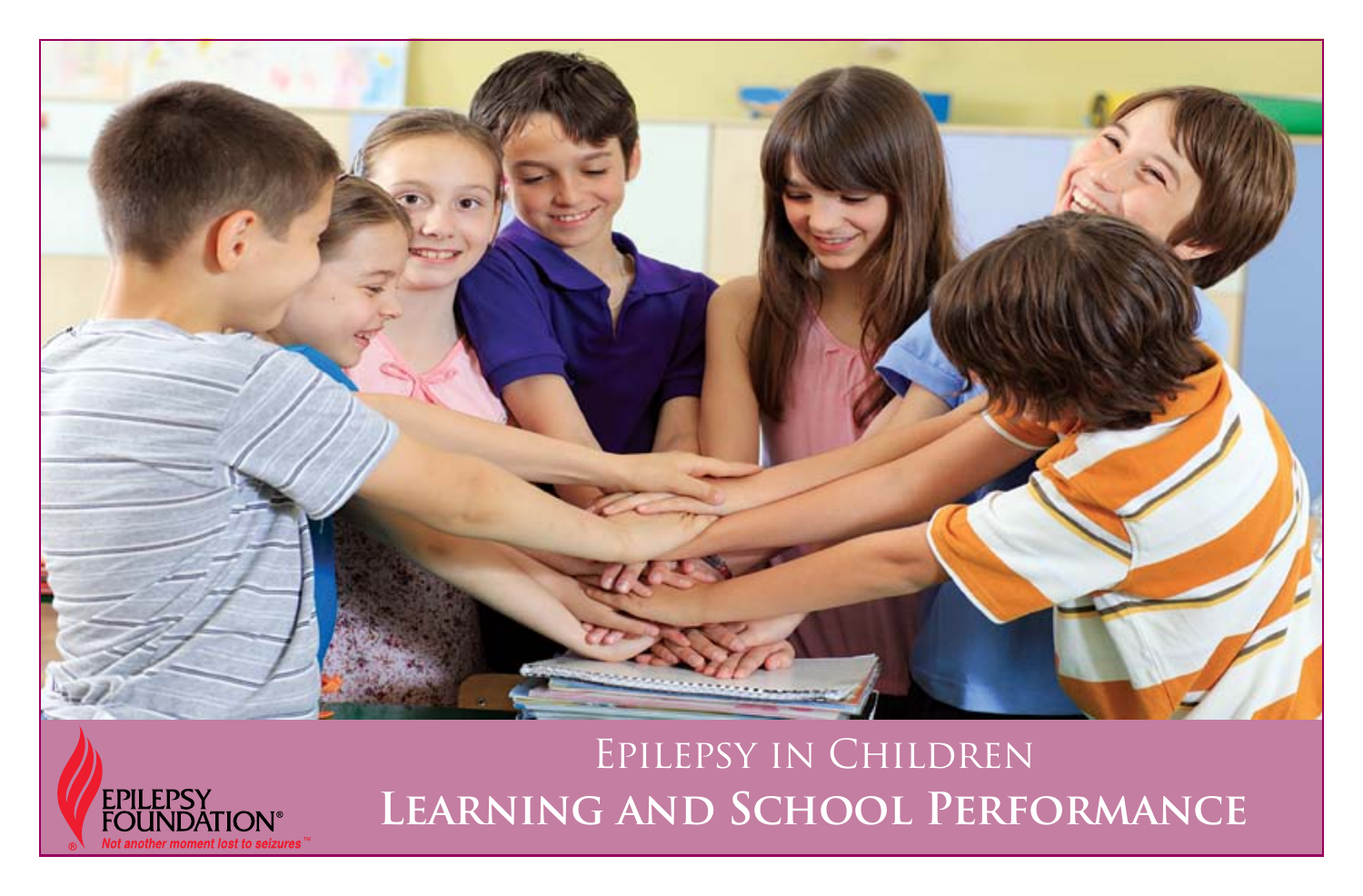#### **About the Epilepsy Foundation**

The Epilepsy Foundation is the national voluntary agency solely dedicated to the welfare of the more than three million people with epilepsy in the U.S. and their families. The organization works to ensure that people with seizures are able to participate in all life experiences; and to prevent, control and cure epilepsy through services, education, advocacy and research. In addition to programs conducted at the national level, people with epilepsy are also served by local Epilepsy Foundation affiliates across the country.

If you have any questions about epilepsy and seizure disorders, living with epilepsy, or helping a friend or family member who has epilepsy, please visit us on the Web at www.EpilepsyFoundation.org or call 800-332-1000.

Our Web site has information about the disorder, offers opportunities to network with others touched by epilepsy through our eCommunities forums and Web events. You can also subscribe to our bi-monthly magazine *EpilepsyUSA*. Each issue contains exciting developments for people affected by seizure disorders—new treatments and medicines, ground-breaking research, safety tips, personal stories, advice for parents and much, much more—all delivered right to your door.



#### Learning and school performance

Epilepsy is a common disorder that occurs in people of all ages. It is a term that describes a tendency to have seizures caused by brief disturbances in the brain. Seizures may affect awareness, movement, or behavior.

Most children with epilepsy have no learning problems and do well at school. However, for a variety of reasons, there's a higher rate of school performance difficulties in children with seizures.

Seizures themselves rarely cause these problems, but many factors related to seizures can affect learning. For this reason, all children with epilepsy should have their school progress monitored.

All learning problems, however, are not the same. When a child with epilepsy appears to be having trouble learning, it is important to:

- Test the child to find out what type of learning problem the child has and how severe it is.
- Look for any treatable, seizure-related factors that may be part of the learning problem.
- Draw up a plan for helping the child.

# Identifying Learning Problems

In general, the sooner a child's learning difficulty is identified and evaluated, the better the long-term outcome. The parent, the teacher, and the physician will each have a contribution to make. And in most respects, trying to find out what is causing school performance problems in a child with seizures is no different from the approach that would be taken with any other child.

### **Search for Answers: First Stage**

- Check the child's hearing and vision
- Describe the school problem in detail; for example:
	- Difficulty following directions or paying attention
	- Difficulty understanding and remembering new material
	- Difficulty with reading
	- Difficulty finishing tasks without help
	- Not turning in homework regularly
	- Difficulty with behavior in class
- Establish a homework routine for the child and stick with it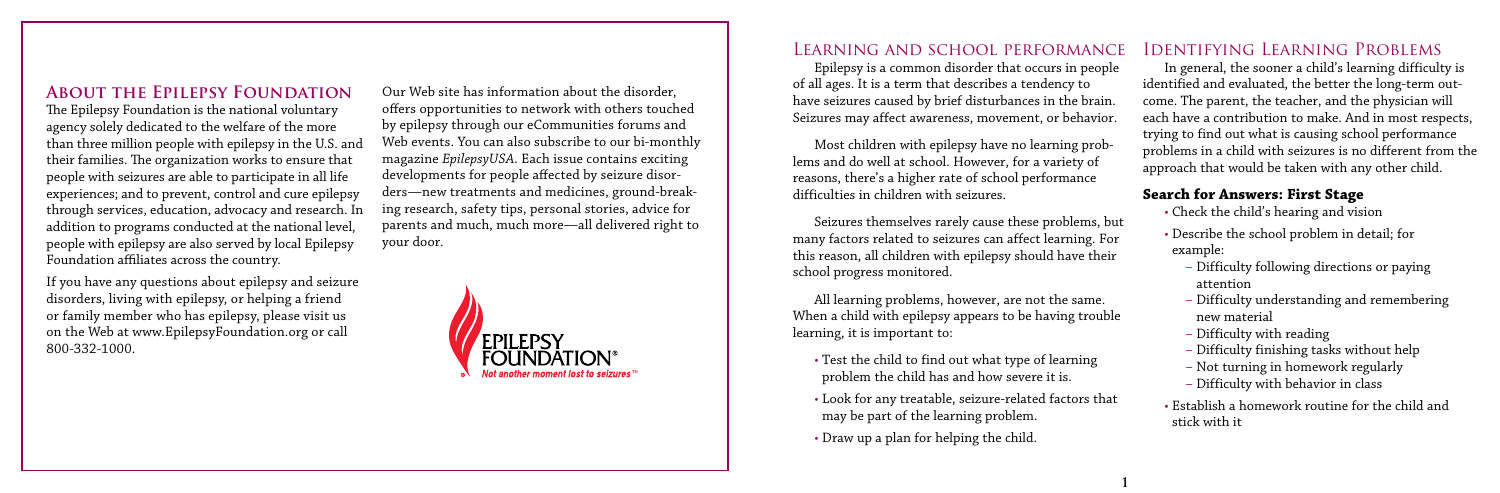- Develop a simple form describing the child's performance and behavior for the teacher to fill out and send home each day
- Use some simple classroom teaching strategies or tutoring
- See whether there are any treatable causes of school problems related to the seizures. For example:
	- Is the child having side effects from seizuremedication?
	- Is he or she continuing to have seizures or sub-clinical seizures? (Sub-clinical means that seizures are occuring in the brain but are not obvious to other people but which may affect a child's awareness, attention, or memory.)
	- Is the child emotionally upset and unhappy about having seizures?

The child's doctor will be able to tell whether medication changes are needed to control the seizures better or to reduce side effects.

Counseling may help both the child and the family and reduce the emotional and negative feelings that may be causing changes in the child's behavior.

#### **Search for Answers: Second Stage**

If learning problems continue for several months after these first steps have been taken, an in-depth psychological and educational evaluation of the child should be performed.

This kind of evaluation is designed to pinpoint any learning disorder, disorder of attention or behavior, or emotional problem that the child may have.

Federal and state laws require schools and other testing agencies to assess a child's eligibility for special education services when his or her school performance is a lot lower than that of other children.

These evaluations are usually conducted by a team whose members bring different types of skills and information to the process.

When a child has seizures, it's helpful if someone with knowledge about epilepsy and the effect it can

ors and physicians.

The following areas are usually tested as part of a child's comprehensive evaluation:

*Cognitive and Learning Ability.* This evaluation is usually conducted by a psychologist. It commonly includes intelligence (IQ) testing. Tests to measure memory, attention, visual-motor (hand-eye coordination) and spatial abilities, problem solving skills, and speech and language development are usually among those given.

have on learning and behavior is a member of the team. A psychologist who works in a medical setting might be helpful in this regard; a school nurse with specific knowledge of epilepsy; a physician who treats children with epilepsy or an epilepsy nurse specialist could also provide useful insight. Once all the tests and interviews are completed, it's important for the results to be shared and discussed with all concerned, including parents, teachers, counselchild's achievement level with that of other children of the same age and grade level. *Behavioral and Social History.* This is a summary of the child's family situation, emotional status, behavior and ability to interact appropriately with others. The information is gathered through interviews, observations of behavior, and other psychological tests. Often parents and teachers are asked to fill out behavior rating scales as part of the child's evaluation.

*Educational Achievement.* These tests measure how well the child is currently performing in reading, spelling, writing and mathematics. They compare the

# Seizure-related Factors

As already noted, a child's actual seizures are rarely the major cause of difficulties in school performance. However, many seizure-related factors may be involved. Some are fixed and not likely to be changed by treatment; others may be treatable.

### **Fixed Physical Factors**

- Underlying brain disturbances that cause both seizures and learning problems
- Malformations of the brain
- The side or area of the brain that is affected
- The child's age when seizures began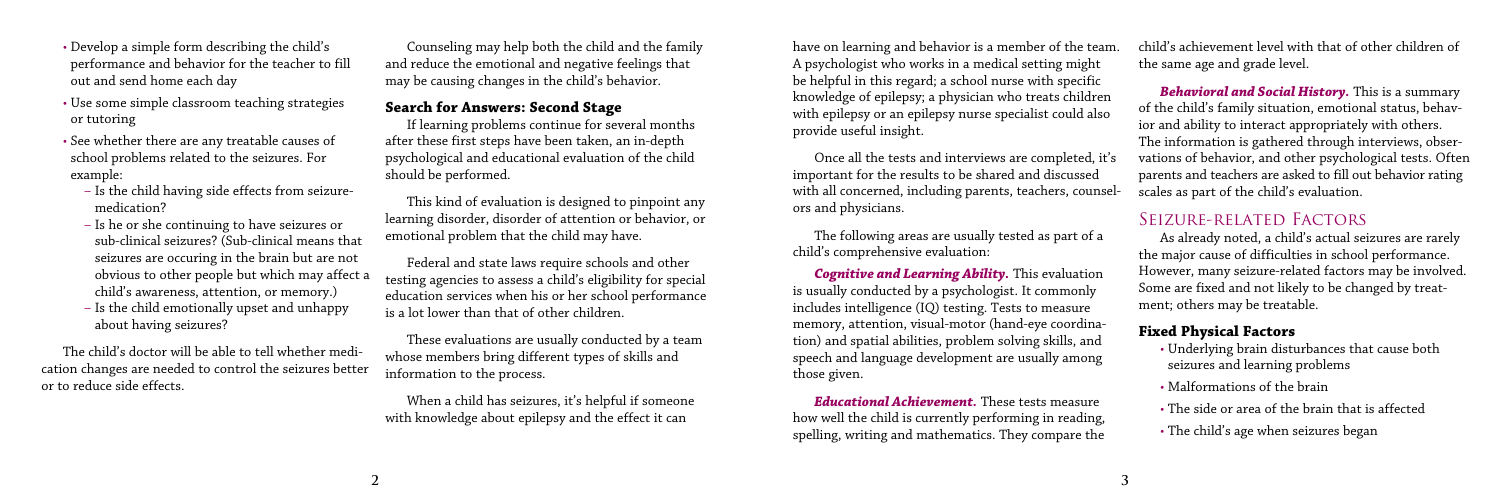

• Presence of a known epilepsy syndrome (epilepsy syndromes are distinct groups of symptoms, some of which have effects on learning.)

Often, the underlying disturbance in the brain that is causing the seizures is also causing the learning difficulty. This means that even when the seizures stop, learning problems are likely to continue.

Children whose seizures are the result of a known injury to the brain that happened early in life, or who have seizures that began at a young age, seem to be at increased risk of learning difficulties.

Certain learning disabilities (e.g., reading and other language-based difficulties) are more common when seizures come from the left side of the brain.

#### **Factors That May be Treatable**

- Frequent seizures or severe seizures
- Unrecognized (sub-clinical) seizures
- Side effects of medication (which may be related to how many medications and how much medication the child is taking)

• Emotional upset and negative feelings about having seizures

*Effects of medication*. Changes in medication may help to reduce learning problems caused by frequent seizures.

Many commonly used seizure medications produce side effects. Side effects like drowsiness, inattention and restlessness affect brain function and can make learning more difficult. In many cases the side effects do not last long and are well tolerated.

In others, the side effects do not go away. Some children may be more sensitive than others to a drug's effects, even when the level of medication is within the average range. And when children are taking several epilepsy drugs, side effects can add up.

Figuring out how an epilepsy medication is affect ing learning can be difficult. Such effects hardly ever show up in standardized IQ or school achievement test results. Special tests of attention, memory and the speed with which a child processes information can be helpful, however.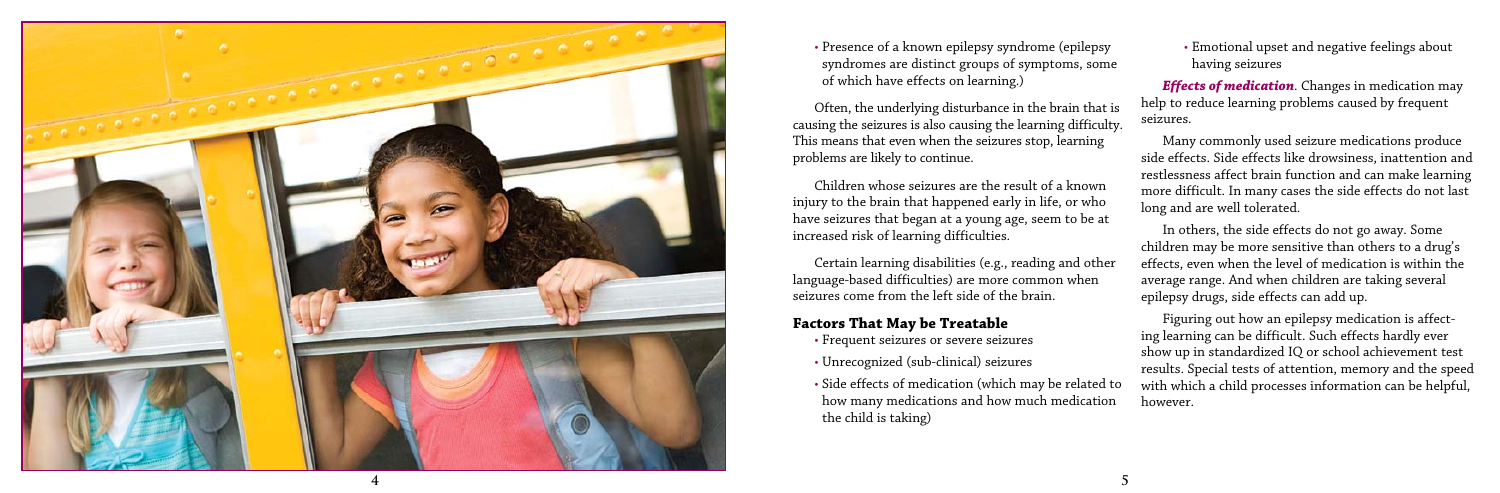So, if you think your child is having side effects from the seizure medication and that these are affecting school performance, it is a good idea to discuss your concerns with the child's doctor.

*Emotional and psychosocial issues* related to having epilepsy may interfere with learning. They may also be the result of a child doing poorly at school.

Living with epilepsy presents many challenges, both for the child and the family. Fears and misconceptions about epilepsy are still all too common and other people's negative attitudes towards children with epilepsy can be very stressful.

A child who has low self-confidence, or is anxious or depressed, is likely to learn less well and perform less well at school than might otherwise be the case.

When this happens, it's easy for a downward spiral to begin. As children continue to struggle at school, their confidence, behavior and emotional state may decline even more.

Counseling often helps children cope more effectively with epilepsy and the stresses that go with it.

Educating the other students, their families, friends and teachers with factual presentations about epilepsy often reduces teasing and stigma and makes the school a friendlier place for a child with epilepsy.

# Other Disorders

Several disorders can affect a child's progress at school. These disorders occur in children with, or without, epilepsy. They include learning disabilities, attention deficit/hyperactivity disorder, mental handicap, developmental delay and autism.

### **Learning Disabilities**

A child is said to have a learning disability when he or she has normal learning abilities in some areas and major learning problems in other areas.

There are many types of learning disabilities. The most familiar ones are those that affect reading, writing or math skills.

Some speech and language disorders are a type of learning disability. Other learning disabilities may affect motor coordination (ability to control movement),

social skills, and the ability to process shapes, patterns and other visual and nonverbal forms of information. Some children have only one type of learning disability; others may have several.

Approximately one in ten (10 percent) of all school aged children have learning disabilities, which often last into adulthood. Children with epilepsy also have these disorders, but at a somewhat higher rate.

#### **Attention Deficit Hyperactivity Disorder**

When a child or adult is continually inattentive, impulsive and/or hyperactive, they are said to have attention deficit hyperactivity disorder (ADHD).

Being continually inattentive means that a child is always easy to distract, does not pay attention, and is careless and forgetful. A child with this problem will find it hard to organize and finish tasks or to follow directions.

Being unusually impulsive and hyperactive means that the child is continually restless and fidgety, is always running, climbing and talking, and has difficulty taking turns.

Because every child does some of these things at times, ADHD should be diagnosed only if they last longer than six months and happen more often and are more severe than similar behavior in other children of the same age.

ADHD may exist with other learning disorders or it may be the only problem. It can be difficult to diagnose ADHD in children with seizure disorders because its symptoms may look a lot like features of the seizures themselves. Some seizure medications may cause or increase these behaviors.

Concerns have been raised that medications used to treat ADHD - which are usually stimulants - may increase the likelihood of seizures in some, but not all, children with epilepsy. At the same time, these medications are often used in children with epilepsy. Parents concerned about ADHD and stimulant medications should discuss their concerns with the doctor.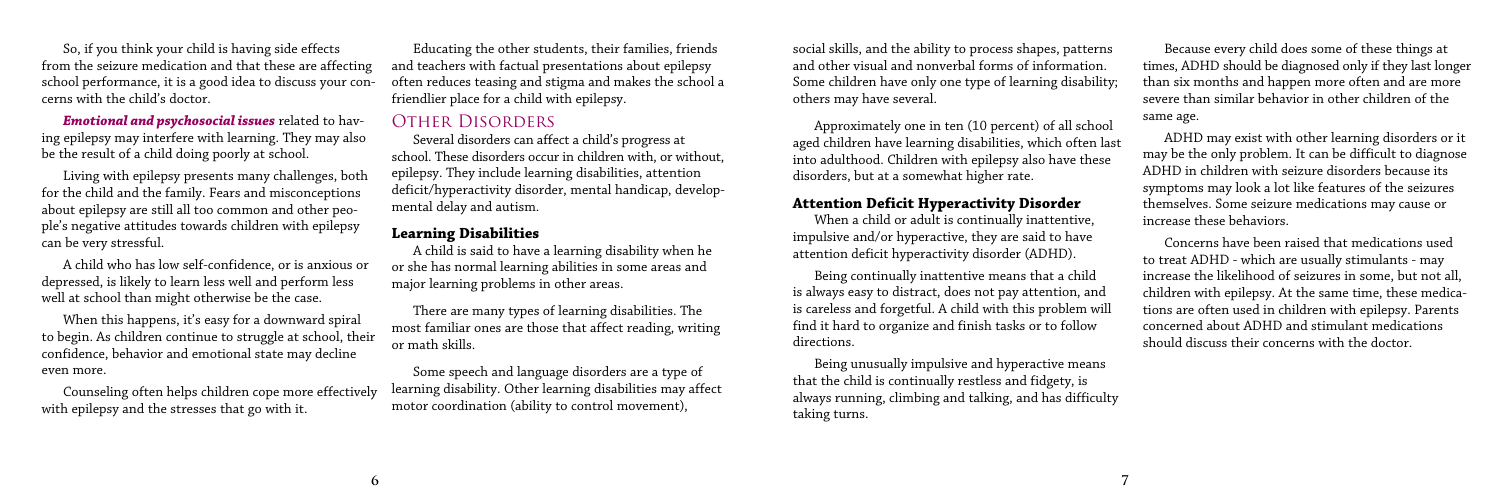

#### **Mental Handicap**

Mental handicap is diagnosed when most of a child's learning, self-care, and social skills are much lower than those of other children of the same age, and stay lower over time.

These children may be called slow learners or be described as having mental retardation. A diagnosis of mental handicap is given if a child's IQ and functioning scores fall below a score of 70, the average score being 100.

Mental handicap is different from a learning disability. In a child with mental handicap, most, if not all, learning skills are below the normal range. In a child with a learning disability, some learning skills are normal.

#### **Developmental Delay**

Developmental delay is a general term used to describe pre-school children whose learning, motor and social skills are below average for their age. The term typically includes children who are slow learners or who have mental handicap.

#### **Autism**

Autism is one category within a broad class of dis orders called pervasive developmental disorder (PDD). PDD, or autism, is diagnosed when a child is unable to communicate, cannot interact socially with others, and cannot take part in imaginative play.

Children with such difficulties often have limited speech, relate poorly to family and friends and play with toys in an inappropriate way. They often have patterns of behaviors and interests that they repeat over and over again, and have difficulty accepting change.

Approximately three out of four (75 percent) chil dren with PDD or autism also will have mental handicap. Children with these conditions are at increased risk for seizures, and approximately one in four (25 percent) will have one or more seizures by the time they become adults.

# Planning for Success

Again, it's important to keep in mind that most children with epilepsy do well at school and do not need special educational planning. Unfortunately, school administrators sometimes place children with epilepsy in slower classes to avoid stress, when such placement is not necessary.

The goal for all children should be to help the child achieve his or her highest potential. School placement should depend on the individual strength of each child and, to the greatest extent possible, be in regular classes.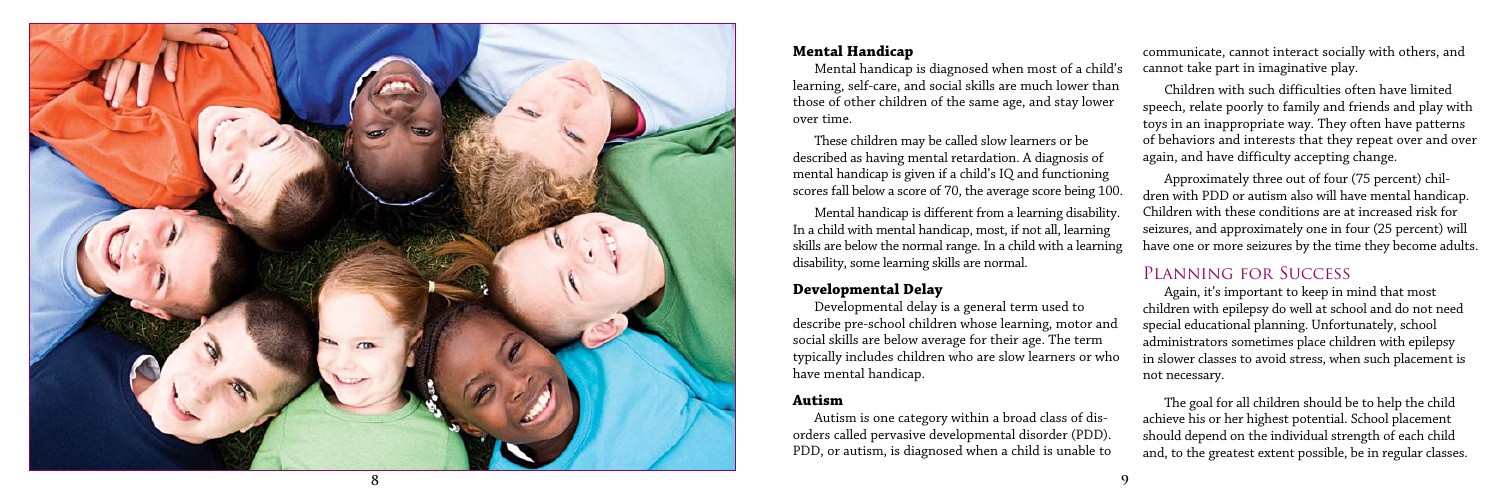Federal and, in some cases, state laws are designed to make sure that a child who meets the definition of being a child with a disability has extra help to meet educational goals.

#### **Individuals with Disabilities Education Act (IDEA)**

The federal government, through the Individuals with Disabilities Education Act (IDEA), regulates special education services provided through public school systems.



When a child with epilepsy has problems with school performance and is not achieving at the expected rate at school, there are several ways in which that child can be helped. "Accommodations" in the context of this law means making changes in a school's routine, environment, or instruction that will help a child overcome the particular barrier to learning that has been identified.

IDEA states that children whose tests show that they qualify for special education services under the act will have an Individualized Education Program (IEP) that describes the educational goals and the kind of services being provided.The IEP goals must enable the child to be involved in and progress in the general curriculum to the greatest extent possible. The IEP must outline the accom modations, modification, and supports to be provided by the school.

Under IDEA, the parents are assured an active role in their child's IEP planning process.

Some students with epilepsy who have continuing difficulties in the regular classroom, but do not need or qualify for special education, may qualify for classroom accommodations to address an educational need through the Americans with Disabilities Act or Section 504 of the Rehabilitation Act.

#### **The Americans with Disabilities Act**

This is a federal civil rights law that says that public entities (including schools) can't discriminate against anyone on the basis of a handicapping condition that impairs one or more major life activities.

#### **Section 504 of the Rehabilitation Act**

This law protects a child's right to participate fully in school activities in the regular classroom unless it is clear that the child cannot achieve his or her educational goals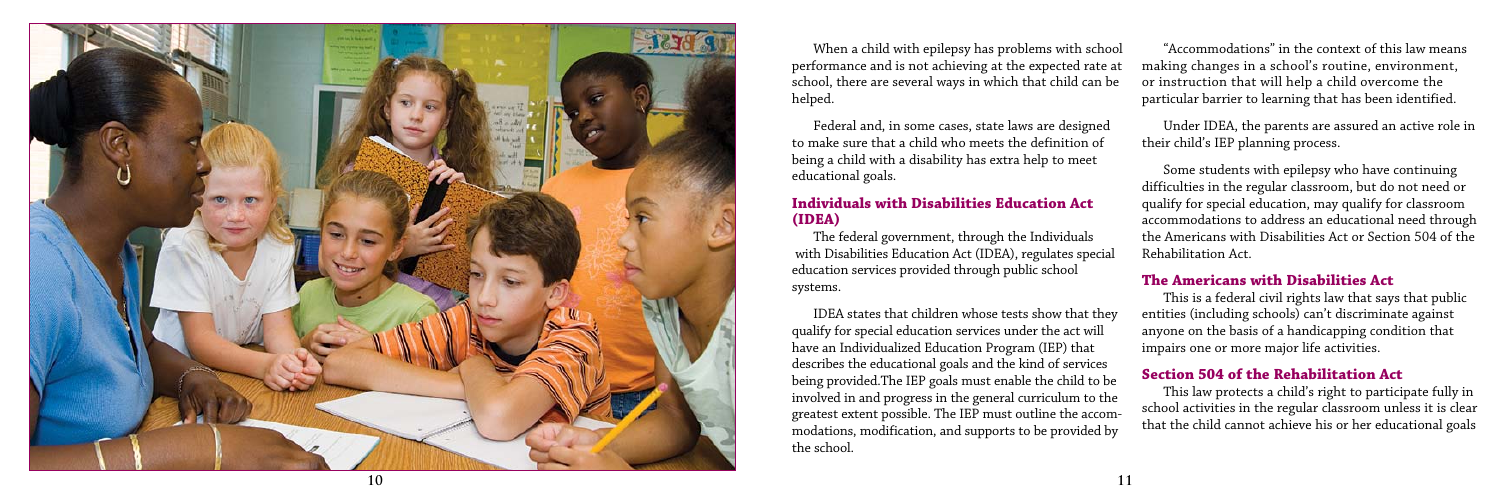If epilepsy is contributing to school performance problems, the child may qualify for a 504 accommoda tion plan within the classroom to enable that child to perform up to his or her potential.

Examples of 504 accommodations might include extra time for tests, sitting close to the teacher, and spoken rather than written responses on tests.

In all of these cases, the message is similar: working together, parents and teachers can identify problems and provide opportunities to help a child perform well at school without causing unnecessary dependence or lower ing academic standards.



in such a setting. It also requires the school to take the necessary actions to guarantee an appropriate education. can to improve a child's performance at school, it's also important to identify and make time for activities that the child enjoys.

## Keeping a Balance

Sometimes all that is needed for a child to understand and remember what is being taught is a slower pace of instruction and extra time to practice. Tutoring after school or during the summer can help reinforce basic aca demic skills and build the child's confidence.

It's important, however, to keep balance in the child's and family's life.While parents want to do everything they

Encouragement, praise and an opportunity to succeed in many areas of life will help build a child's self-confi dence and self-esteem—exactly the kind of qualities that will help him or her succeed at school as well.